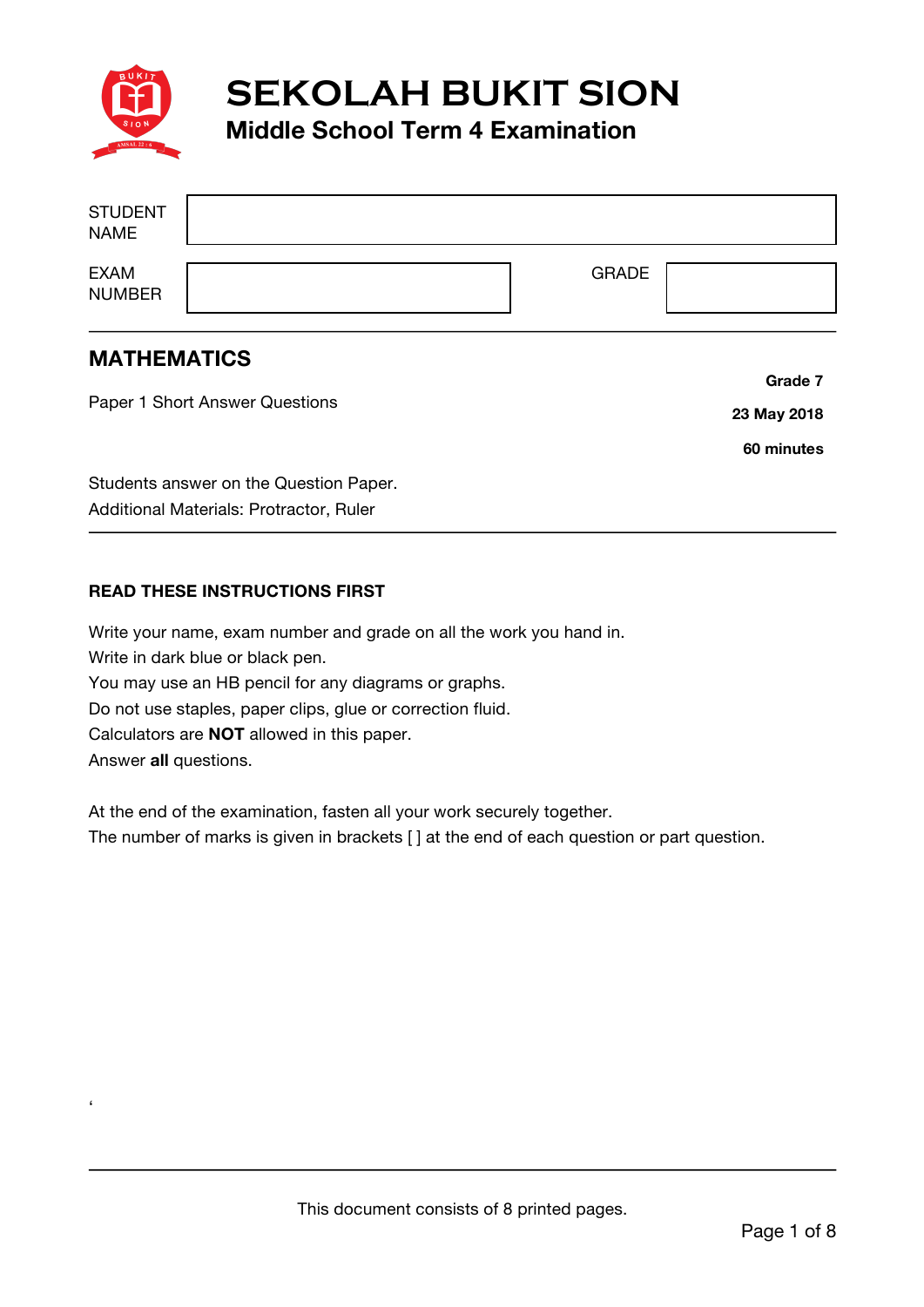| 1.             | $\sqrt{9}$ | $\boldsymbol{9}$                  | $\frac{5}{8}$                       | 21                                        | -6 | π | $-0.75$ | 0.33 | $-18$ | $3\frac{2}{5}$ |       |
|----------------|------------|-----------------------------------|-------------------------------------|-------------------------------------------|----|---|---------|------|-------|----------------|-------|
|                |            |                                   | From this list, write down          |                                           |    |   |         |      |       |                |       |
|                |            |                                   | (a) a positive integer              |                                           |    |   |         |      |       |                | $[1]$ |
|                |            | (b) a prime number                |                                     |                                           |    |   |         |      |       |                | $[1]$ |
|                |            |                                   | (c) a negative integer              |                                           |    |   |         |      |       |                | $[1]$ |
|                |            |                                   | (d) a square number                 |                                           |    |   |         |      |       |                | $[1]$ |
| 2. (a) Express |            |                                   |                                     |                                           |    |   |         |      |       |                |       |
|                |            |                                   | (i) $\frac{17}{40}$ as a percentage |                                           |    |   |         |      |       |                | $[1]$ |
|                |            |                                   |                                     | (ii) 0.36 as a fraction in lowest terms   |    |   |         |      |       |                | $[1]$ |
|                |            |                                   | (iii) $3\frac{2}{5}$ % as a decimal |                                           |    |   |         |      |       |                | $[1]$ |
|                |            |                                   |                                     | (b) Evaluate, by showing complete working |    |   |         |      |       |                |       |
|                |            | (i) $7\frac{1}{4} - 6\frac{2}{3}$ |                                     |                                           |    |   |         |      |       |                |       |
|                |            |                                   |                                     |                                           |    |   |         |      |       |                |       |
|                |            |                                   |                                     |                                           |    |   |         |      |       |                | $[2]$ |
|                |            | (ii) $15.05 \div 0.5$             |                                     |                                           |    |   |         |      |       |                |       |
|                |            |                                   |                                     |                                           |    |   |         |      |       |                |       |

(c) Given that area of a rectangle is 40.5 cm<sup>2</sup> correct to the nearest 0.1 cm<sup>2</sup>, write its (i) upper boundary ………………………………… [1] (ii) lower boundary ………………………………… [1]

#### Page 2 of 8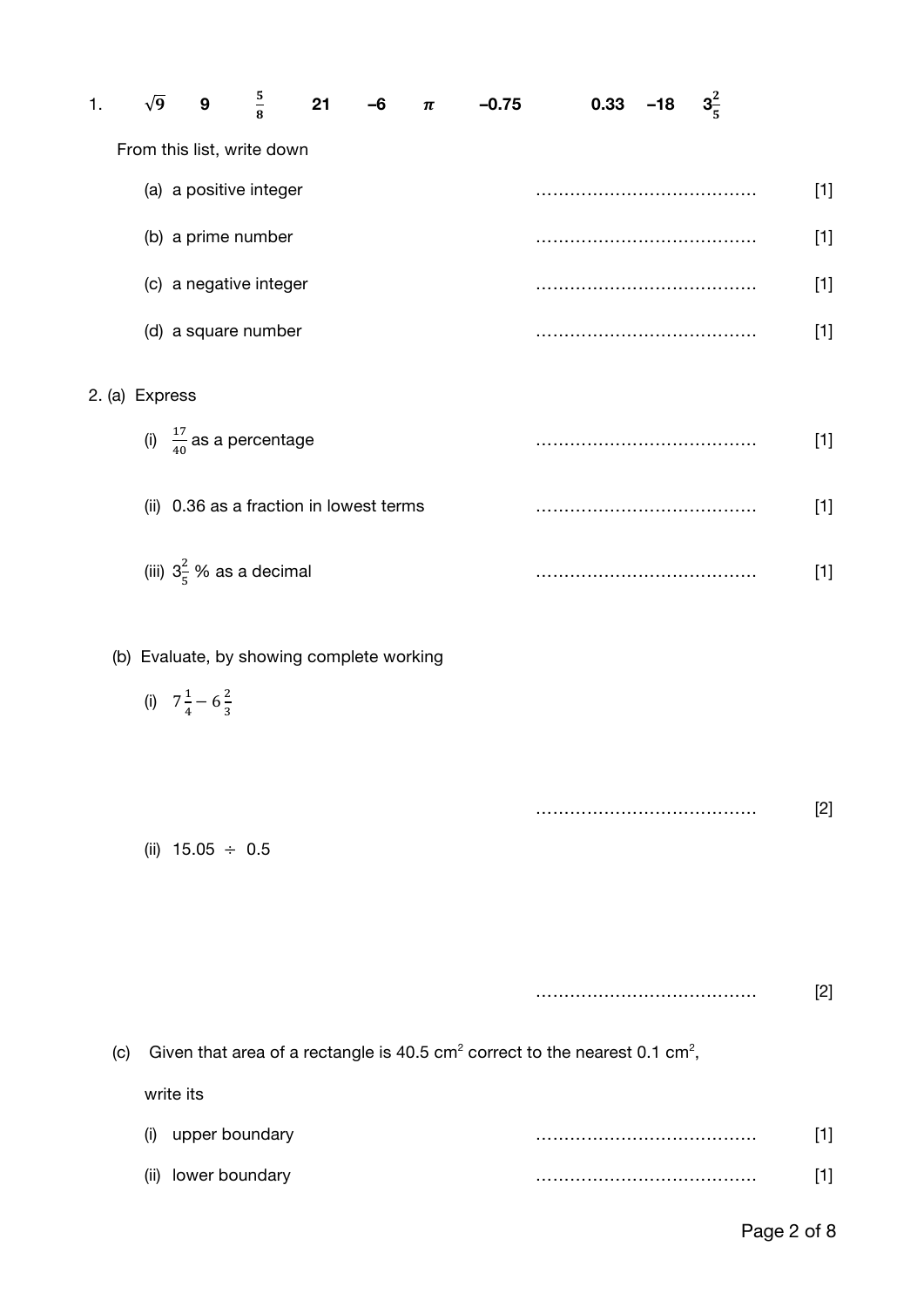- 3. Given the formula  $v = u + at$ :
	- (a) Find *v* when  $u = 5$ ,  $a = -1$  and  $t = 2$ .

*Answer:* ……………………………… [2]

(b) Rearrange it to make *a* the subject of the formula.

*Answer:* ……………………………… [2]

4. Translate into algebraic expression:

*Five times a number added by 2 is equal to 6 more three times the number.*

*Answer:* ……………………………… [2]

5. (a) Find all values of *x* for the inequality 4*x* – 10 < 10.

*Answer:* ……………………………… [1]

(b) Show  $x > -2$  on the number line.

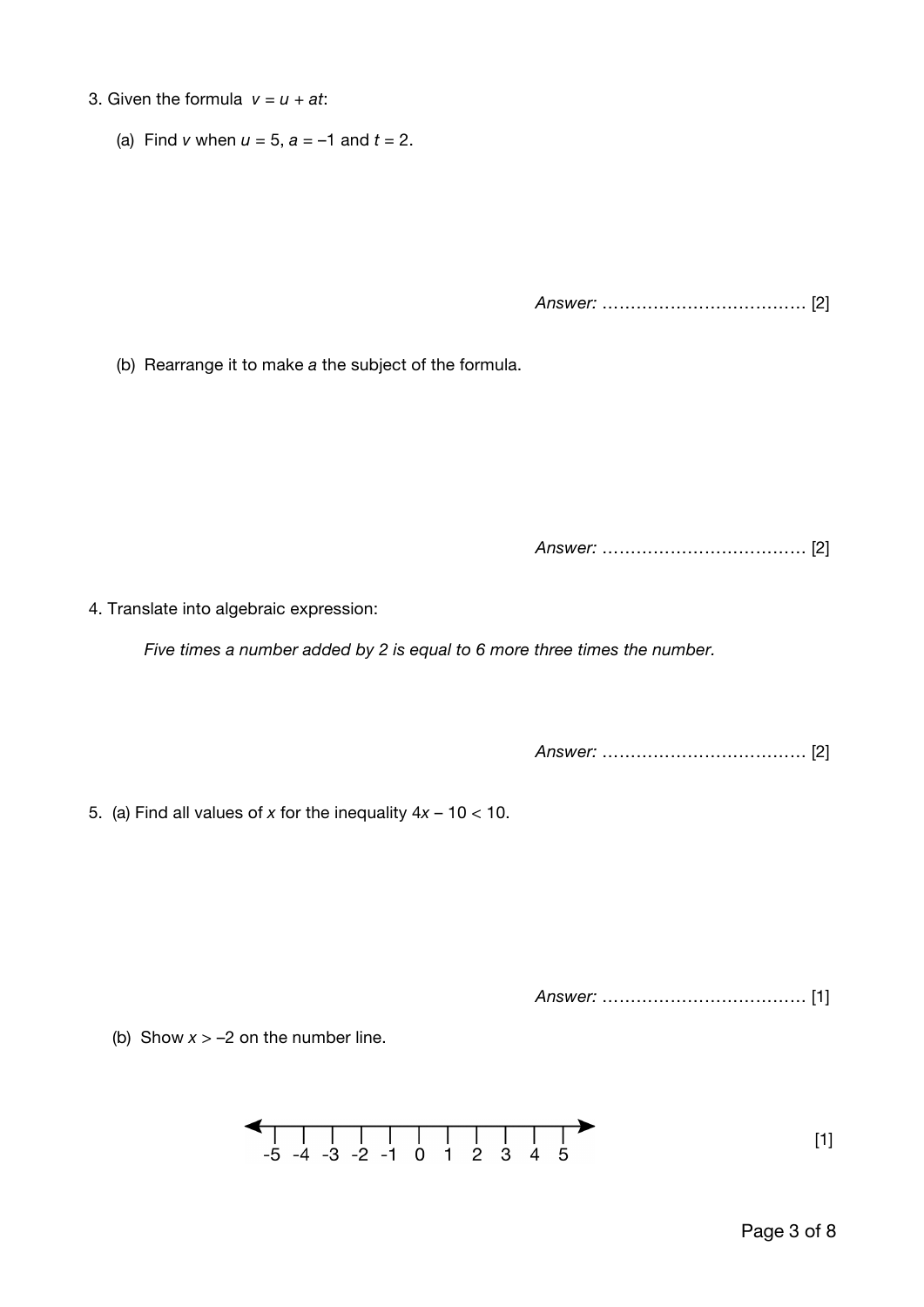6. Here are the first four terms of a sequence.

7.

# **11 8 5 2** (a) Describe the pattern of the sequence above. ……………………………………………………………………………………………………… [1] (b) Write the formula of the nth term in this sequence. *Answer:* ……………………………… [1] (a) Express the ratio 700 g to 1.75 kg in its lowest terms Write your answer in the form *m* : *n*, where *m* and *n* are integers. *Answer:* ……………………………… [1]

 (b) A sum of money is divided in the ration of 4 : 3. The larger part is \$7.20. Find the smaller part.

*Answer:* ……………………………… [2]

8. The rate of exchange between Swiss francs (F) and British pounds (*L*) was 2.4F = *L*1. Calculate the number of pounds received in exchange for 60F.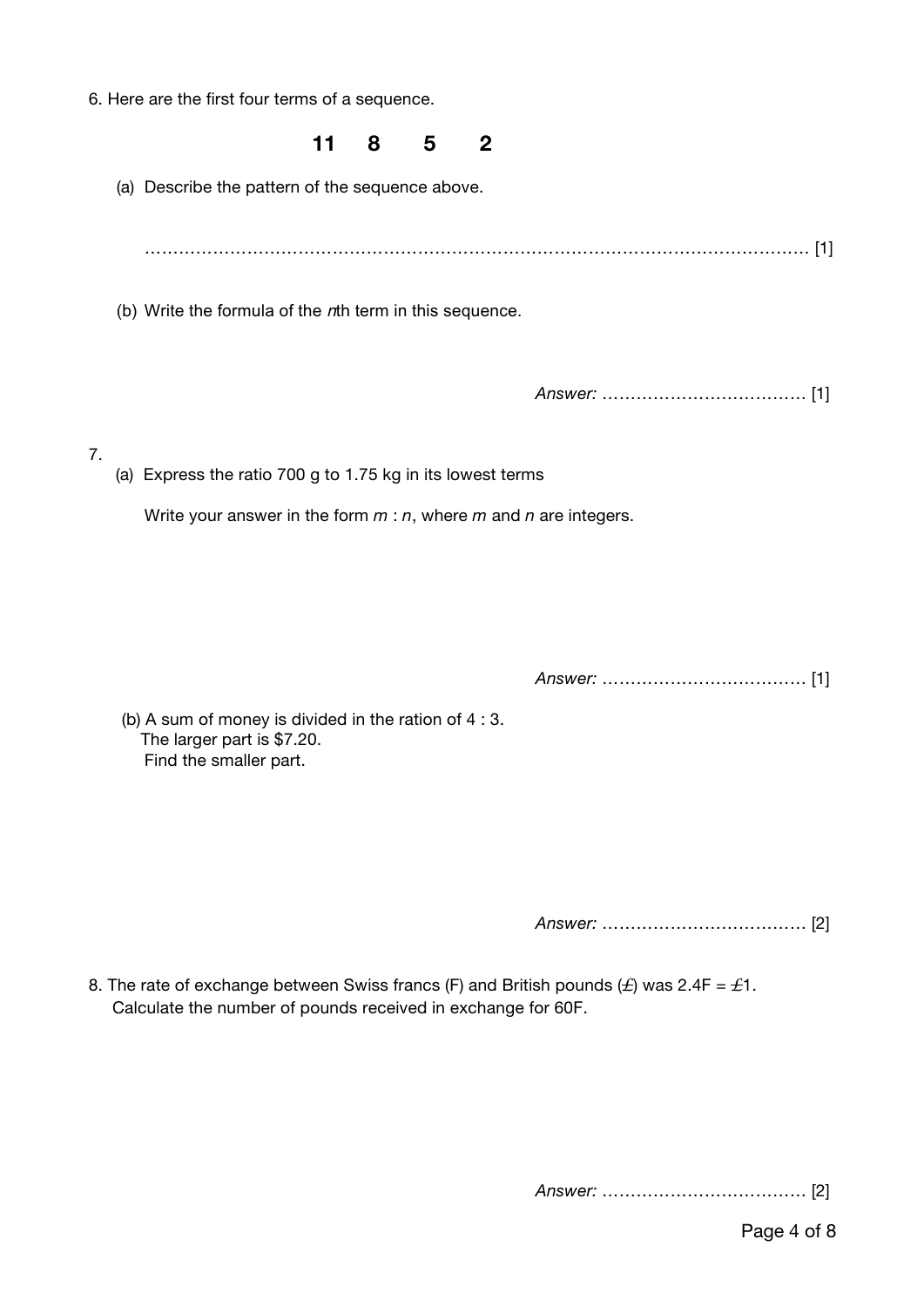- 9.
- (a) A car travels from City *A* to City *B* at a speed of 60 km/h. If the distance between the two cities is 510 km, how many hours will it take the car to travel to City *B*?

*Answer:* ……………………………… [1]

(b) The average speed of a car is 108 km/h. How many metres can the car travel in 3 minutes?

*Answer:* ……………………………… [2]

(c) On a journey, a cyclist travelled 1 kilometre in *x* minutes. On a second journey, the cyclist travelled for *y* hours at the same average speed as on the first journey.

Find an expression, in terms of *x* and *y*, for the number of kilometres he travelled on the second journey.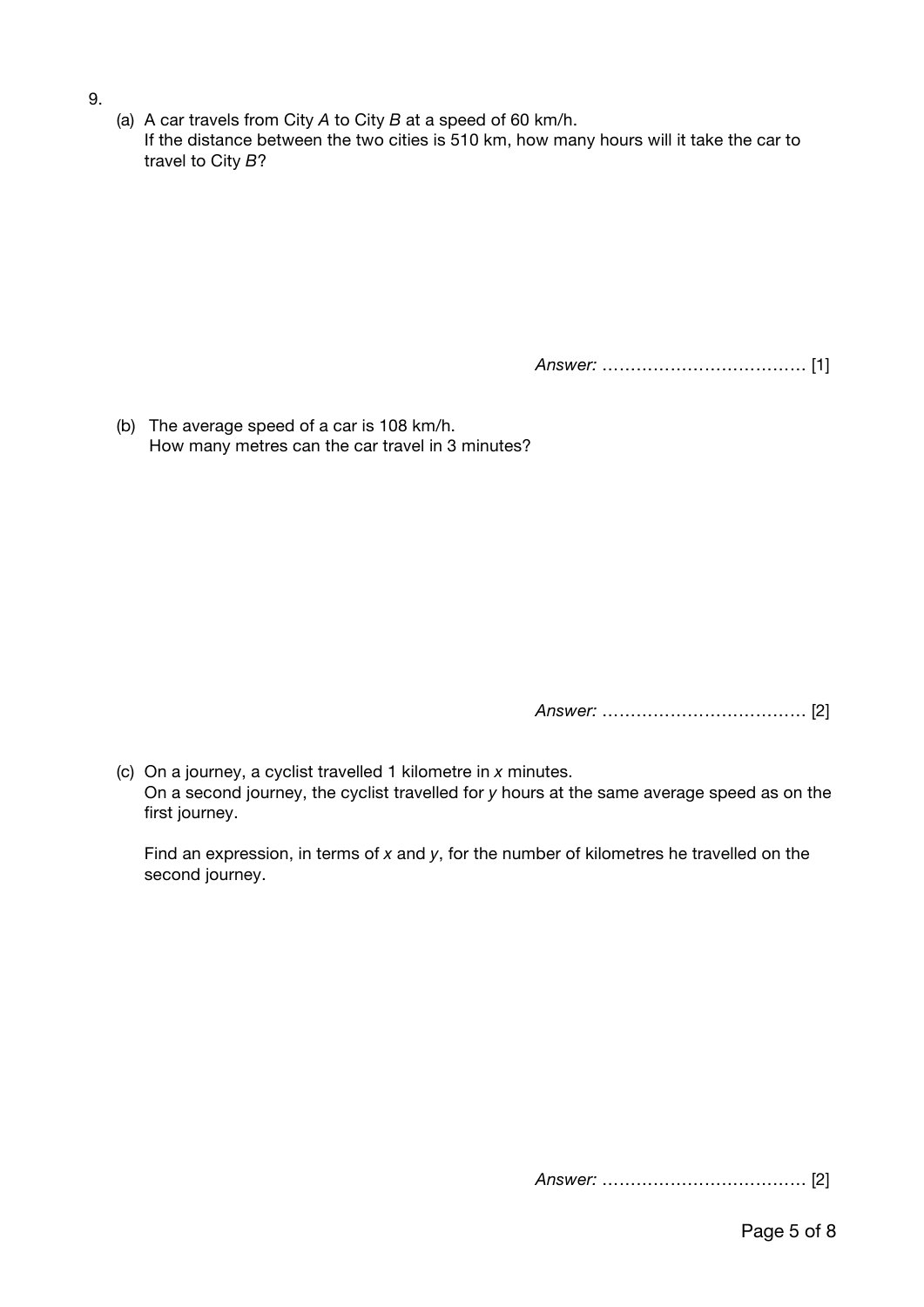- 10.
	- (a) In 2000, the cost of a ream of coloured papers was \$24. In 2005, its price had increased to \$60.

Calculate the percentage increase in the cost of a ream of coloured papers.

*Answer:* ……………………………… [2]

(b) On  $1<sup>st</sup>$  May 1998, William invested \$900 for 4 years at 6% per annum simple interest.

(i) Calculate the simple interest on  $1<sup>st</sup>$  May 1999.

*Answer:* ……………………………… [1]

(ii) On 1 May 2002, William withdrew all his money. Calculate the total amount of money that he withdrew.

*Answer:* ……………………………… [2]

(c) Matthew bought an Ipad Air at Infinity Store. Because he paid with a 7% discount card for members, he was able to save \$91 on the cost of the Ipad.

How much did he pay for the Ipad?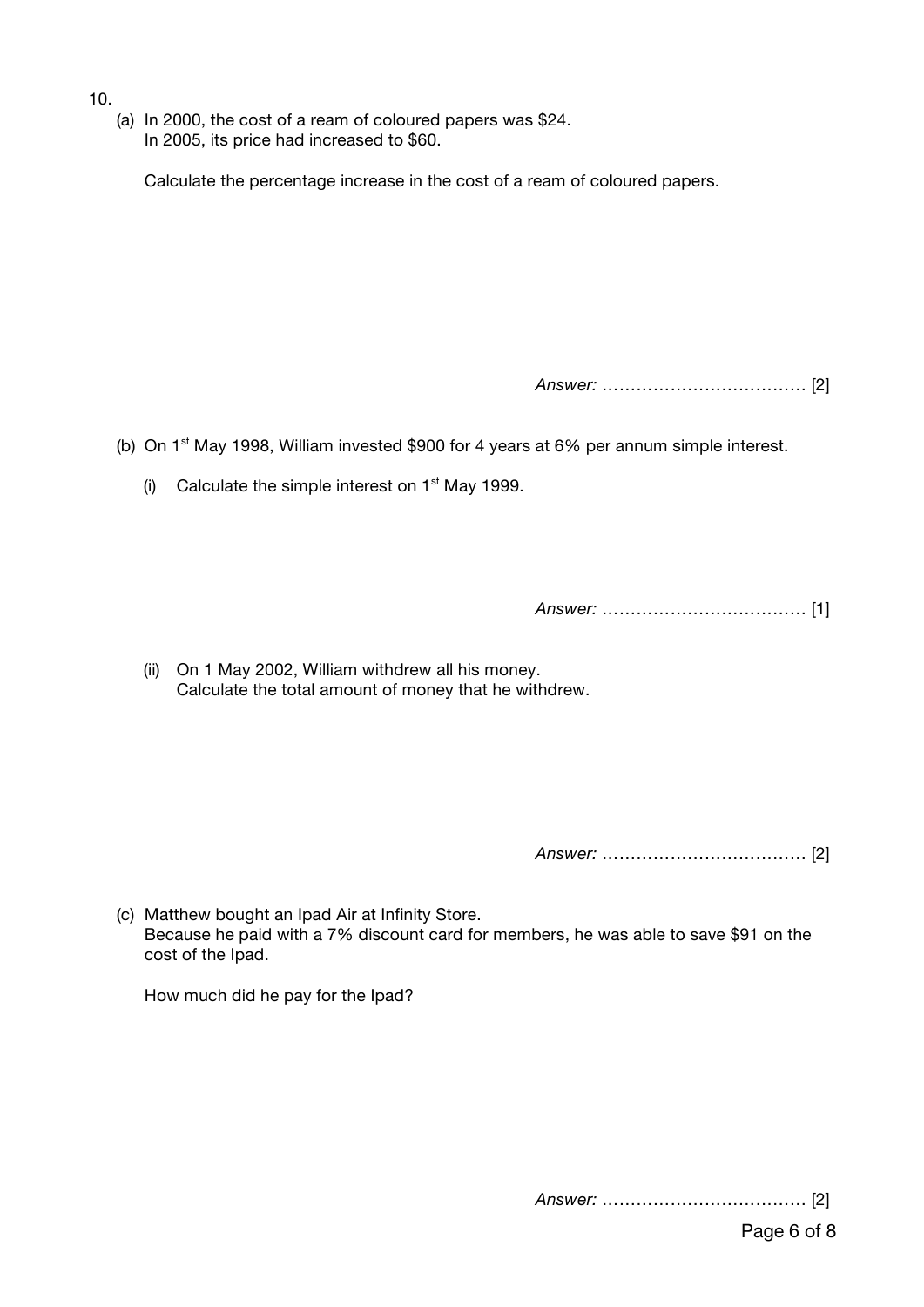- 11.
	- (a) A line passes through points (–3, 0) and (0, 8). Find the gradient of this line.

*Answer:* ……………………………… [1]

(b) The equation of a straight is  $y = \frac{2}{3}x - 6$ . Sketch the graph of this line on the Cartesian plane provided below. [2]



(c) The equation of a straight line is  $20x - 2y = 6$ . Write this equation in the  $y = mx + c$  form. Find the gradient of this straight line.